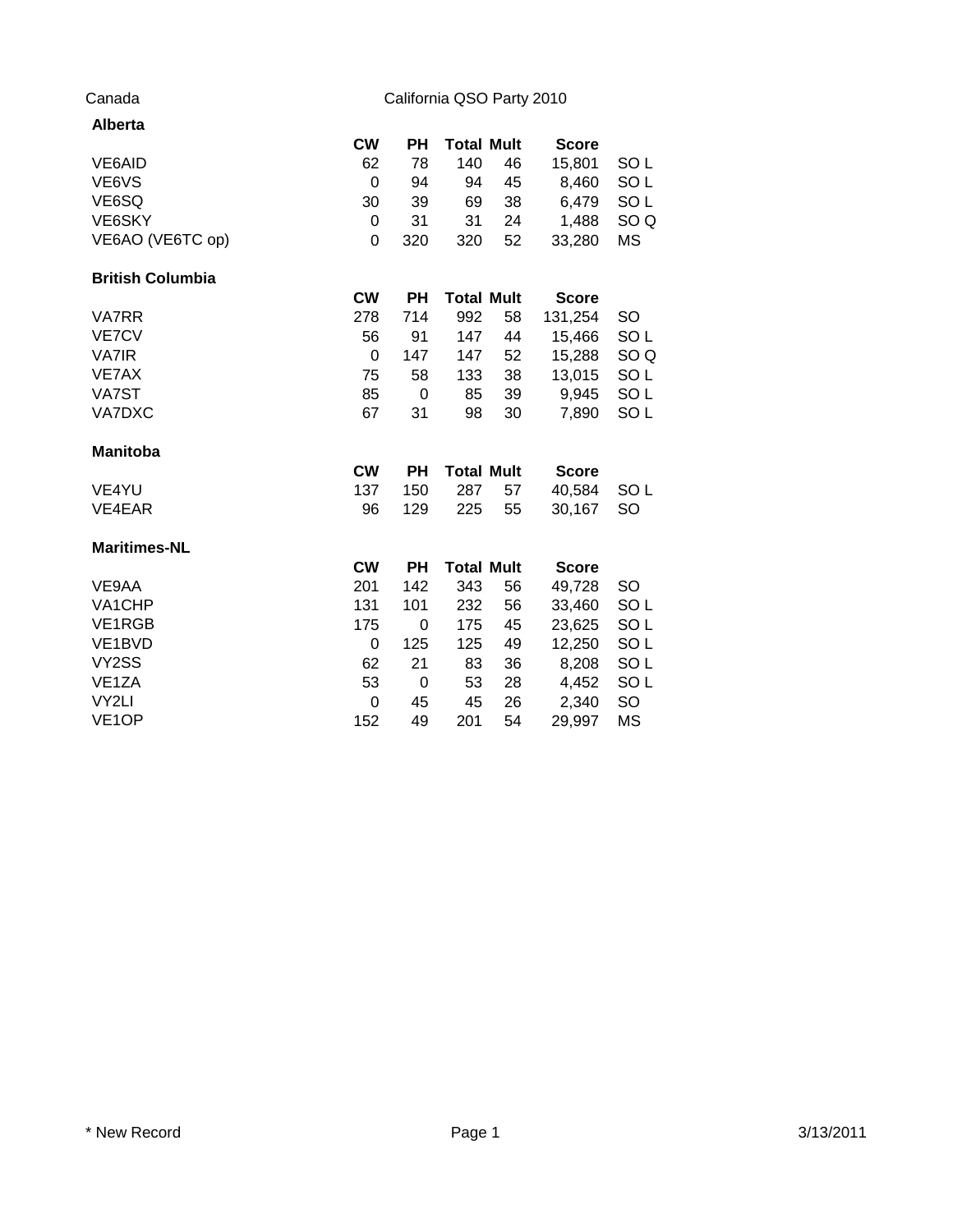# Canada California QSO Party 2010

| Ontario                    |                |                  |                   |                |              |                 |
|----------------------------|----------------|------------------|-------------------|----------------|--------------|-----------------|
|                            | <b>CW</b>      | PH               | <b>Total Mult</b> |                | <b>Score</b> |                 |
| VA3CCO (VE3KZ)             | 293            | 532              | 825               | 58             | 112,752      | SO              |
| VA3DX                      | 300            | 498              | 798               | 58             | 110,055      | SO              |
| VE3RZ                      | 328            | 343              | 671               | 58             | 96,918       | SO              |
| VE3OBU                     | 220            | 310              | 530               | 58             | 74,240       | SO              |
| VE3DZ                      | 235            | 278              | 513               | 58             | 73,225       | SO <sub>L</sub> |
| VE3CR                      | 243            | 250              | 493               | 57             | 70,195       | SO <sub>L</sub> |
| VA3DF                      | 240            | 210              | 450               | 56             | 63,896       | SO <sub>Q</sub> |
| VE3TW                      | 178            | 261              | 439               | 55             | 58,217       | SO <sub>L</sub> |
| VA3EC                      | 240            | 132              | 372               | 57             | 56,088       | SO <sub>L</sub> |
| VA3YOJ                     | 0              | 355              | 355               | 58             | 41,238       | SO YL           |
| VE3XD                      | 169            | 78               | 247               | 52             | 34,554       | SO <sub>L</sub> |
| VA3OR                      | 128            | 125              | 253               | 53             | 33,681       | SO <sub>L</sub> |
| VA3GKO                     | 0              | 247              | 247               | 57             | 28,158       | SO <sub>L</sub> |
| VE3CX                      | 96             | 124              | 220               | 51             | 27,412       | SO              |
| VE3OM                      | 169            | 0                | 169               | 50             | 25,350       | SO <sub>L</sub> |
| VA3NR                      | 87             | 102              | 189               | 51             | 23,715       | SO              |
| VA3XH                      | 0              | 202              | 202               | 53             | 21,465       | SO <sub>L</sub> |
| VE3HG                      | 0              | 195              | 195               | 52             | 20,332       | SO <sub>Q</sub> |
| VE3CV                      | $\mathbf 0$    | 198              | 198               | 51             | 20,247       | SO <sub>L</sub> |
| VE3EJ                      | 136            | 0                | 136               | 43             | 17,608       | SO              |
| VA3RJ                      | 135            | $\mathbf 0$      | 135               | 43             | 17,479       | SO <sub>L</sub> |
| VE3IAE                     | 115            | 32               | 147               | 42             | 17,241       | SO <sub>L</sub> |
| VE3RER                     | 125            | 10               | 135               | 42             | 16,653       | SO <sub>L</sub> |
| VE3KAO                     | 130            | $\mathbf 0$      | 130               | 36             | 14,094       | SO <sub>L</sub> |
| VA3GGF                     | 47             | 70               | 117               | 41             | 11,562       | SO <sub>L</sub> |
| VE3NB                      | 0              | 141              | 141               | 40             | 11,280       | SO              |
| VA3GUY                     | 0              | 109              | 109               | 51             | 11,118       | SO <sub>L</sub> |
| VE3ZV                      | $\mathbf 0$    | 92               | 92                | 46             | 8,464        | SO <sub>L</sub> |
| VE3EY                      | 71             | $\mathbf 0$      | 71                | 33             | 7,029        | SO <sub>L</sub> |
| VE3KF                      | 62             | 8                | 70                | 33             | 6,699        | <b>SO</b>       |
| VA3GD                      | $\mathsf 0$    | 79               | 79                | 40             | 6,360        | SO <sub>L</sub> |
| VE3OIL                     | $\mathbf 0$    | 83               | 83                | 36             | 6,012        | SO <sub>L</sub> |
| VE3UZ                      | 39             | 14               | 53                | 28             | 4,102        | SO <sub>L</sub> |
| VE3EL                      | 0              | 69               | 69                | 27             | 3,726        | SO <sub>L</sub> |
| VA3PC                      | 0              | 49               | 49                | 32             | 3,168        | SO <sub>L</sub> |
| VA3RKM                     | 9              | $\boldsymbol{0}$ | 9                 | 6              | 162          | SO <sub>Q</sub> |
| VE3BK                      | 0              | 8                | 8                 | 8              | 136          | SO <sub>L</sub> |
| VA3PGL                     | $\overline{0}$ | 1                | 1                 | $\overline{2}$ | 6            | SO              |
| VC3M (VE3XAP VE3IMG VE3AGC |                |                  |                   |                |              |                 |
| VE3CWU VA3JK op)           | 225            | 492              | 717               | 58             | 96,367       | MM              |